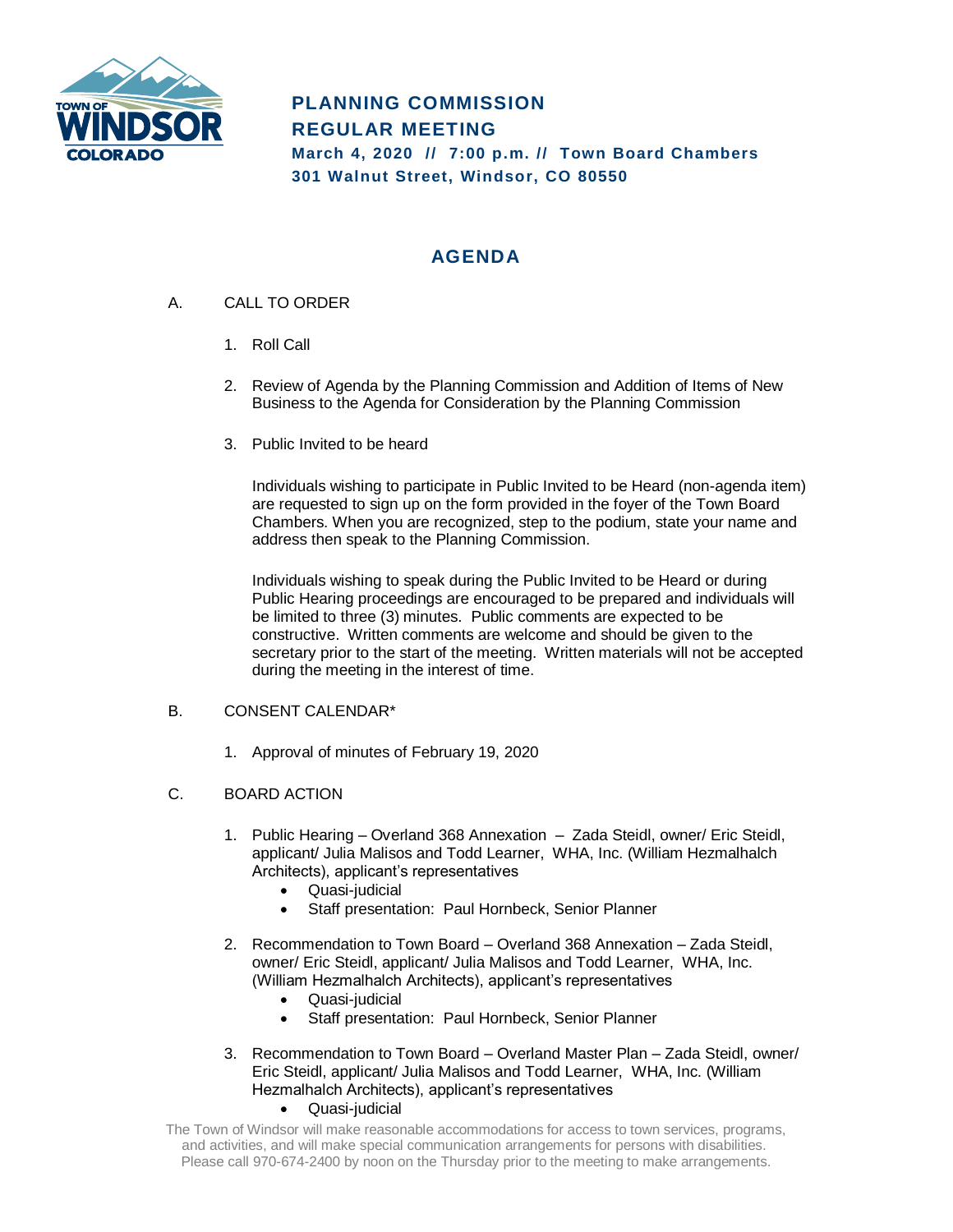- Staff presentation: Paul Hornbeck, Senior Planner
- 4. Public Hearing Overland 368 PUD Rezoning Overlay Zada Steidl, owner/ Eric Steidl, applicant/ Julia Malisos and Todd Learner, WHA, Inc. (William Hezmalhalch Architects), applicant's representatives
	- Quasi-judicial
	- Staff presentation: Paul Hornbeck, Senior Planner
- 5. Recommendation to Town Board Overland 368 PUD Rezoning Overlay Zada Steidl, owner/ Eric Steidl, applicant/ Julia Malisos and Todd Learner, WHA, Inc. (William Hezmalhalch Architects), applicant's representatives
	- Quasi-judicial
	- Staff presentation: Paul Hornbeck, Senior Planner
- 6. Public Hearing– Land Use Code Update An Ordinance Amending Certain Sections of Chapter 16 of the Municipal Code
	- Legislative
	- Staff presentation: Paul Hornbeck, Senior Planner
- 7. Recommendation to Town Board– Land Use Code Update An Ordinance Amending Certain Sections of Chapter 16 of the Municipal Code
	- Legislative
	- Staff presentation: Paul Hornbeck, Senior Planner

#### D. COMMUNICATIONS

- 1. Communications from the Planning Commission
- 2. Communications from the Town Board liaison
- 3. Communications from the staff
	- a. Transportation Master Plan scheduled for 3/23/20 Town Board action
- E. ADJOURN
- \* *Please note that items on the Consent Calendar will not be discussed unless requested by the Planning Commissioners or by applicants who have business listed on the Consent Calendar.*

#### Upcoming Meeting Dates

| Wednesday, March 4, 2020  | $7:00$ P.M. | Regular Planning Commission meeting** |
|---------------------------|-------------|---------------------------------------|
| Wednesday, March 18, 2020 | $7:00$ P.M. | Regular Planning Commission meeting** |
| Wednesday, April 1, 2020  | $7:00$ P.M. | Regular Planning Commission meeting** |